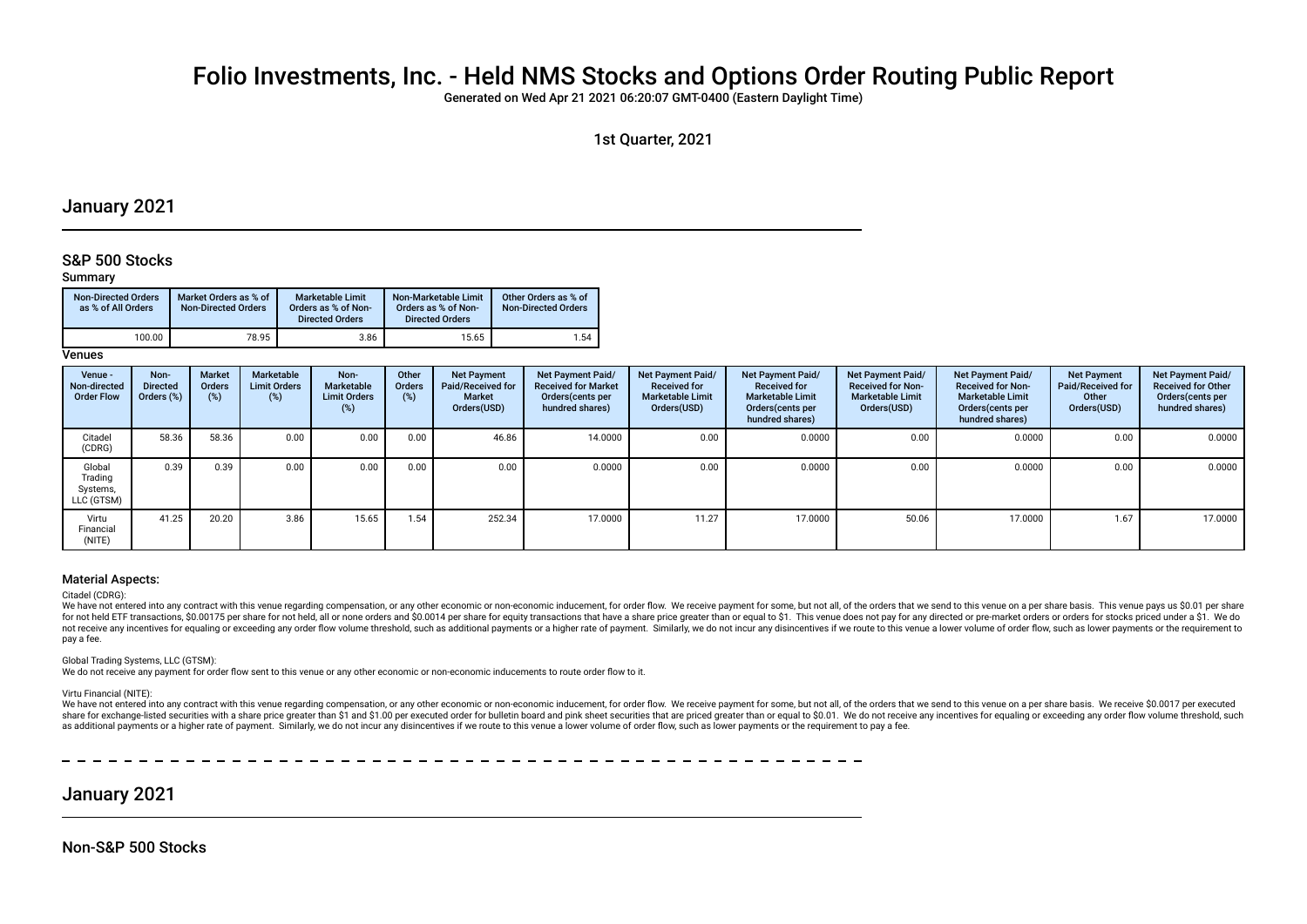### Summary

| <b>Non-Directed Orders</b><br>as % of All Orders | Market Orders as % of<br><b>Non-Directed Orders</b> | <b>Marketable Limit</b><br>Orders as % of Non-<br><b>Directed Orders</b> | Non-Marketable Limit<br>Orders as % of Non-<br><b>Directed Orders</b> | Other Orders as % of<br><b>Non-Directed Orders</b> |
|--------------------------------------------------|-----------------------------------------------------|--------------------------------------------------------------------------|-----------------------------------------------------------------------|----------------------------------------------------|
| 100.00                                           | 76.68                                               | 6.94                                                                     | 14.47                                                                 | 1.91                                               |

### **Venues**

| Venue -<br>Non-directed<br><b>Order Flow</b> | Non-<br><b>Directed</b><br>Orders (%) | <b>Market</b><br>Orders<br>(%) | Marketable<br><b>Limit Orders</b><br>(%) | Non-<br>Marketable<br><b>Limit Orders</b><br>(%) | Other<br><b>Orders</b><br>(%) | <b>Net Payment</b><br>Paid/Received for<br>Market<br>Orders(USD) | Net Payment Paid/<br><b>Received for Market</b><br>Orders(cents per<br>hundred shares) | <b>Net Payment Paid/</b><br><b>Received for</b><br><b>Marketable Limit</b><br>Orders(USD) | Net Payment Paid/<br><b>Received for</b><br><b>Marketable Limit</b><br>Orders (cents per<br>hundred shares) | Net Payment Paid/<br><b>Received for Non-</b><br><b>Marketable Limit</b><br>Orders(USD) | Net Payment Paid/<br><b>Received for Non-</b><br><b>Marketable Limit</b><br>Orders(cents per<br>hundred shares) | <b>Net Payment</b><br>Paid/Received for<br>Other<br>Orders(USD) | Net Payment Paid/<br><b>Received for Other</b><br>Orders(cents per<br>hundred shares) |
|----------------------------------------------|---------------------------------------|--------------------------------|------------------------------------------|--------------------------------------------------|-------------------------------|------------------------------------------------------------------|----------------------------------------------------------------------------------------|-------------------------------------------------------------------------------------------|-------------------------------------------------------------------------------------------------------------|-----------------------------------------------------------------------------------------|-----------------------------------------------------------------------------------------------------------------|-----------------------------------------------------------------|---------------------------------------------------------------------------------------|
| Citadel<br>(CDEL)                            | 52.22                                 | 52.09                          | 0.06                                     | 0.06                                             | 0.00                          | 499.01                                                           | 12.6298                                                                                | 3.91                                                                                      | 14.0000                                                                                                     | 4.62                                                                                    | 14.0000                                                                                                         | 0.00                                                            | 0.0000                                                                                |
| Global<br>Trading<br>Systems,<br>LLC (GTSM)  | 2.69                                  | 2.34                           | 0.14                                     | 0.18                                             | 0.03                          | 0.00                                                             | 0.0000                                                                                 | 0.00                                                                                      | 0.0000                                                                                                      | 0.00                                                                                    | 0.0000                                                                                                          | 0.00                                                            | 0.0000                                                                                |
| Virtu<br>Financial<br>(NITE)                 | 45.09                                 | 22.24                          | 6.74                                     | 14.22                                            | 1.88                          | 2.595.79                                                         | 11.8750                                                                                | 666.38                                                                                    | 9.1720                                                                                                      | 849.53                                                                                  | 8.5237                                                                                                          | 47.52                                                           | 13.5238                                                                               |

### Material Aspects:

Citadel (CDEL):

We have not entered into any contract with this venue regarding compensation, or any other economic or non-economic inducement, for order flow. We receive payment for some, but not all, of the orders that we send to this v for not held ETF transactions, \$0,00175 per share for not held, all or none orders and \$0,0014 per share for equity transactions that have a share price greater than or equal to \$1. This yenue does not pay for any directed not receive any incentives for equaling or exceeding any order flow volume threshold, such as additional payments or a higher rate of payment. Similarly, we do not incur any disincentives if we route to this venue a lower pay a fee.

#### Global Trading Systems, LLC (GTSM):

We do not receive any payment for order flow sent to this venue or any other economic or non-economic inducements to route order flow to it.

#### Virtu Financial (NITE):

We have not entered into any contract with this venue regarding compensation, or any other economic or non-economic inducement, for order flow. We receive payment for some, but not all, of the orders that we send to this v share for exchange-listed securities with a share price greater than \$1 and \$1.00 per executed order for bulletin board and pink sheet securities that are priced greater than or equal to \$0.01. We do not receive any incent as additional payments or a higher rate of payment. Similarly, we do not incur any disincentives if we route to this venue a lower volume of order flow, such as lower payments or the requirement to pay a fee.

 $- - - - - -$ 

## January 2021

## **Options**

**Summary** 

| <b>Non-Directed Orders</b><br>as % of All Orders | Market Orders as % of<br><b>Non-Directed Orders</b> | <b>Marketable Limit</b><br>Orders as % of Non-<br><b>Directed Orders</b> | Non-Marketable Limit<br>Orders as % of Non-<br><b>Directed Orders</b> | Other Orders as % of<br><b>Non-Directed Orders</b> |
|--------------------------------------------------|-----------------------------------------------------|--------------------------------------------------------------------------|-----------------------------------------------------------------------|----------------------------------------------------|
|                                                  |                                                     |                                                                          |                                                                       |                                                    |

## **Venues**

Material Aspects: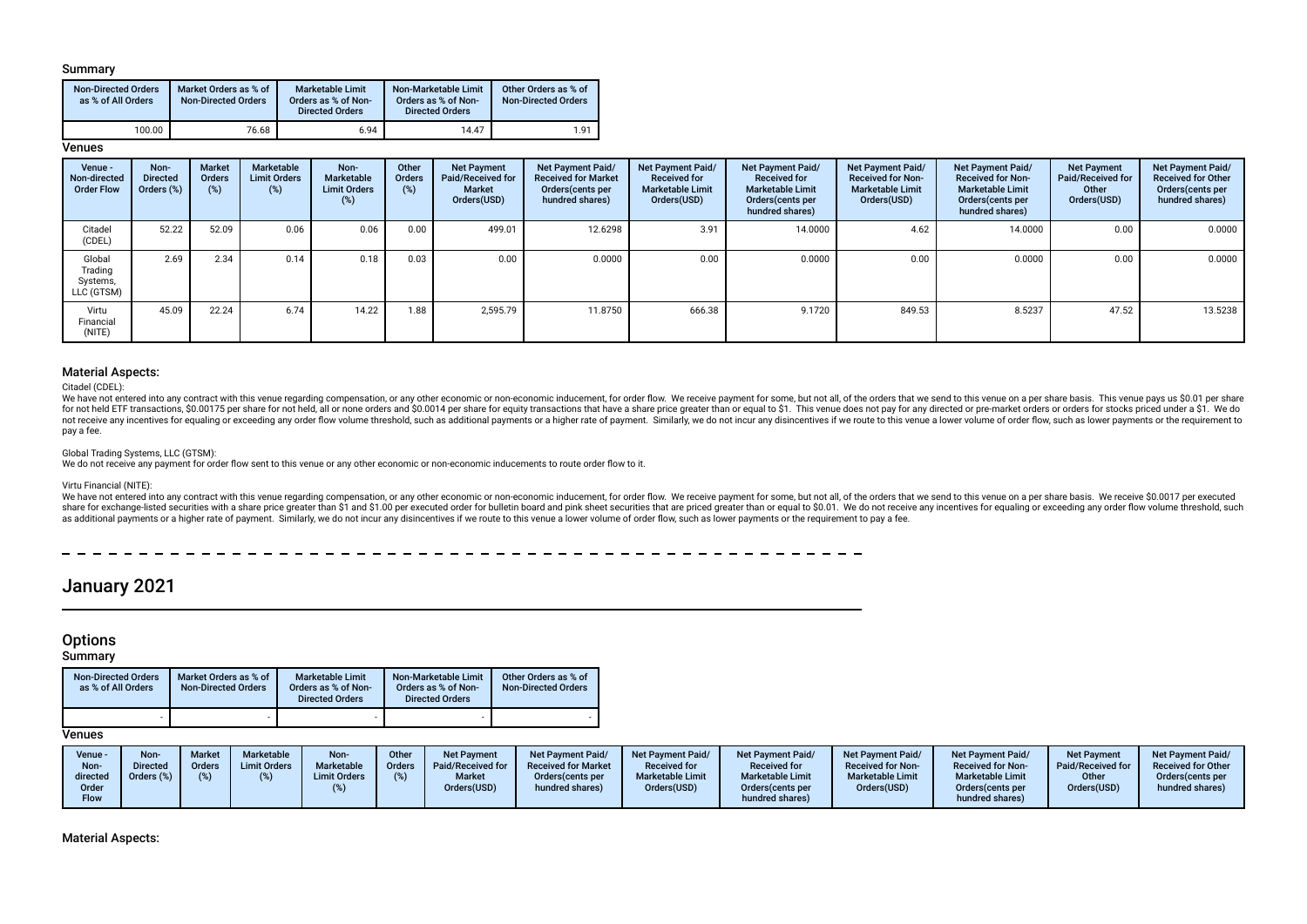## February 2021

## S&P 500 Stocks

Summary

| <b>Non-Directed Orders</b><br>as % of All Orders | Market Orders as % of<br><b>Non-Directed Orders</b> | <b>Marketable Limit</b><br>Orders as % of Non-<br><b>Directed Orders</b> | Non-Marketable Limit<br>Orders as % of Non-<br><b>Directed Orders</b> | Other Orders as % of<br><b>Non-Directed Orders</b> |
|--------------------------------------------------|-----------------------------------------------------|--------------------------------------------------------------------------|-----------------------------------------------------------------------|----------------------------------------------------|
| 100.00                                           | 73.56                                               | 2.80                                                                     | 20.14                                                                 | 3.50                                               |

Venues

| Venue -<br>Non-directed<br><b>Order Flow</b> | Non-<br><b>Directed</b><br>Orders (%) | <b>Market</b><br><b>Orders</b><br>(%) | Marketable<br><b>Limit Orders</b><br>$(\%)$ | Non-<br><b>Marketable</b><br><b>Limit Orders</b><br>(%) | Other<br><b>Orders</b><br>(%) | <b>Net Payment</b><br>Paid/Received for<br>Market<br>Orders(USD) | <b>Net Payment Paid/</b><br><b>Received for Market</b><br>Orders (cents per<br>hundred shares) | Net Payment Paid/<br><b>Received for</b><br><b>Marketable Limit</b><br>Orders(USD) | <b>Net Payment Paid/</b><br><b>Received for</b><br><b>Marketable Limit</b><br>Orders (cents per<br>hundred shares) | Net Payment Paid/<br><b>Received for Non-</b><br><b>Marketable Limit</b><br>Orders(USD) | <b>Net Payment Paid/</b><br><b>Received for Non-</b><br><b>Marketable Limit</b><br>Orders(cents per<br>hundred shares) | <b>Net Payment</b><br>Paid/Received for<br>Other<br>Orders(USD) | Net Payment Paid/<br><b>Received for Other</b><br>Orders(cents per<br>hundred shares) |
|----------------------------------------------|---------------------------------------|---------------------------------------|---------------------------------------------|---------------------------------------------------------|-------------------------------|------------------------------------------------------------------|------------------------------------------------------------------------------------------------|------------------------------------------------------------------------------------|--------------------------------------------------------------------------------------------------------------------|-----------------------------------------------------------------------------------------|------------------------------------------------------------------------------------------------------------------------|-----------------------------------------------------------------|---------------------------------------------------------------------------------------|
| Citadel<br>(CDRG)                            | 52.19                                 | 52.19                                 | 0.00                                        | 0.00                                                    | 0.00                          | 20.82                                                            | 14.0000                                                                                        | 0.00                                                                               | 0.0000                                                                                                             | 0.00                                                                                    | 0.0000                                                                                                                 | 0.00                                                            | 0.0000                                                                                |
| Global<br>Trading<br>Systems,<br>LLC (GTSM)  | 0.35                                  | 0.35                                  | 0.00                                        | 0.00                                                    | 0.00                          | 0.00                                                             | 0.0000                                                                                         | 0.00                                                                               | 0.0000                                                                                                             | 0.00                                                                                    | 0.0000                                                                                                                 | 0.00                                                            | 0.0000                                                                                |
| Virtu<br>Financial<br>(NITE)                 | 47.46                                 | 21.02                                 | 2.80                                        | 20.14                                                   | 3.50                          | 49.04                                                            | 17.0000                                                                                        | 3.05                                                                               | 17.0000                                                                                                            | 11.03                                                                                   | 17.0000                                                                                                                | 4.72                                                            | 17.0000                                                                               |

### Material Aspects:

Citadel (CDRG):

We have not entered into any contract with this venue regarding compensation, or any other economic or non-economic inducement, for order flow. We receive payment for some, but not all, of the orders that we send to this v for not held ETF transactions, \$0.00175 per share for not held, all or none orders and \$0.0014 per share for equity transactions that have a share price greater than or equal to \$1. This venue does not pay for any directed not receive any incentives for equaling or exceeding any order flow volume threshold, such as additional payments or a higher rate of payment. Similarly, we do not incur any disincentives if we route to this venue a lower pay a fee.

#### Global Trading Systems, LLC (GTSM):

We do not receive any payment for order flow sent to this venue or any other economic or non-economic inducements to route order flow to it.

#### Virtu Financial (NITE):

We have not entered into any contract with this venue regarding compensation, or any other economic or non-economic inducement, for order flow. We receive payment for some, but not all, of the orders that we send to this v share for exchange-listed securities with a share price greater than \$1 and \$1.00 per executed order for bulletin board and pink sheet securities that are priced greater than or equal to \$0.01. We do not receive any incent as additional payments or a higher rate of payment. Similarly, we do not incur any disincentives if we route to this venue a lower volume of order flow, such as lower payments or the requirement to pay a fee.

#### -----------

## February 2021

## Non-S&P 500 Stocks

Summary

| <b>Non-Directed Orders</b><br>as % of All Orders | Market Orders as % of<br><b>Non-Directed Orders</b> | <b>Marketable Limit</b><br>Orders as % of Non-<br><b>Directed Orders</b> | Non-Marketable Limit<br>Orders as % of Non-<br><b>Directed Orders</b> | Other Orders as % of<br>Non-Directed Orders |
|--------------------------------------------------|-----------------------------------------------------|--------------------------------------------------------------------------|-----------------------------------------------------------------------|---------------------------------------------|
| 100.00                                           | 75.63                                               | 6.65                                                                     | 16.66                                                                 | 1.06                                        |

Venues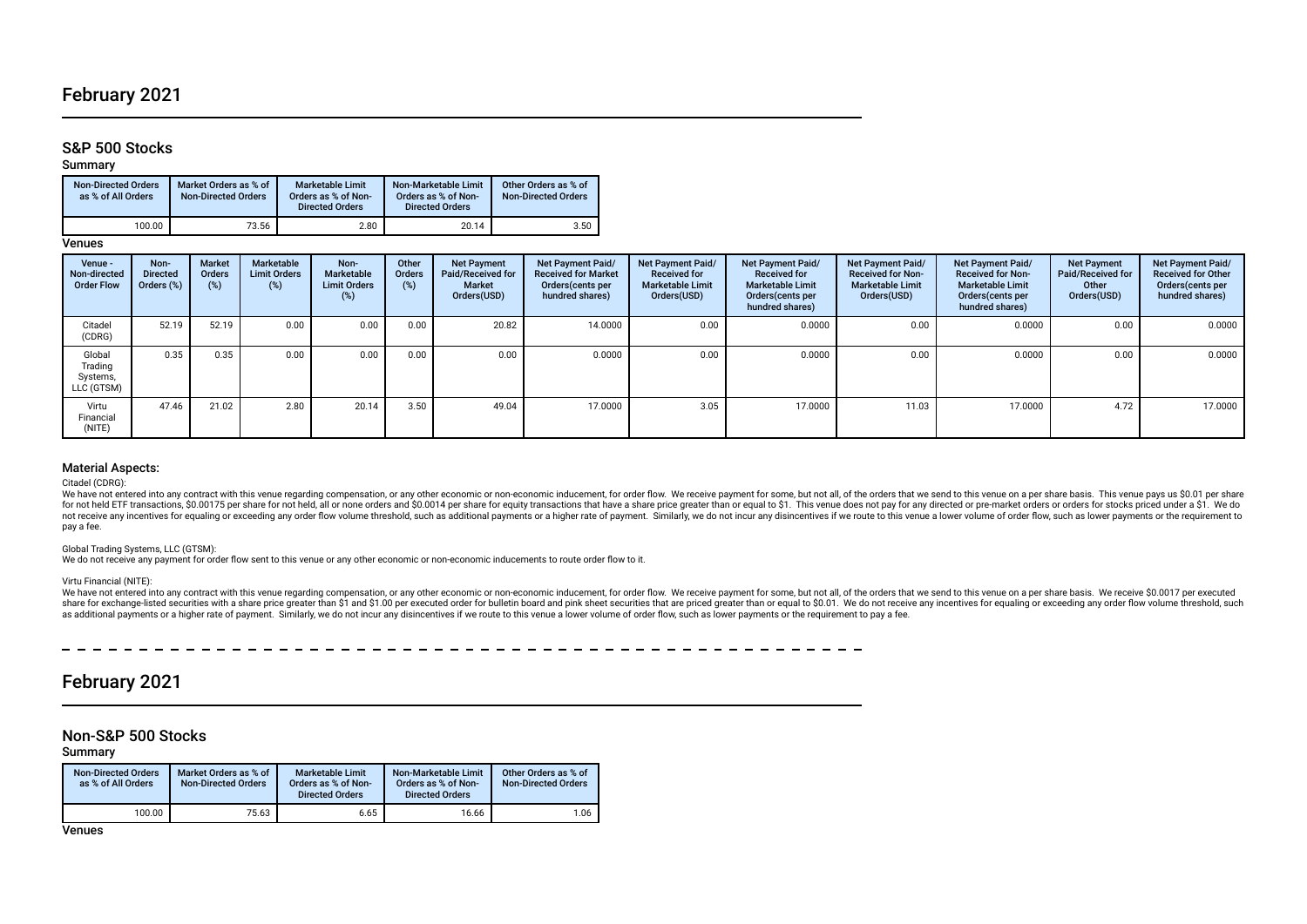| Venue -<br>Non-directed<br><b>Order Flow</b> | Non-<br><b>Directed</b><br>Orders (%) | <b>Market</b><br>Orders<br>(%) | Marketable<br><b>Limit Orders</b><br>(%) | Non-<br>Marketable<br><b>Limit Orders</b><br>(%) | Other<br><b>Orders</b><br>(%) | <b>Net Payment</b><br>Paid/Received for<br><b>Market</b><br>Orders(USD) | <b>Net Payment Paid/</b><br><b>Received for Market</b><br>Orders(cents per<br>hundred shares) | <b>Net Payment Paid/</b><br><b>Received for</b><br><b>Marketable Limit</b><br>Orders(USD) | Net Payment Paid/<br><b>Received for</b><br><b>Marketable Limit</b><br>Orders(cents per<br>hundred shares) | Net Payment Paid/<br><b>Received for Non-</b><br><b>Marketable Limit</b><br>Orders(USD) | Net Payment Paid/<br><b>Received for Non-</b><br><b>Marketable Limit</b><br>Orders (cents per<br>hundred shares) | <b>Net Payment</b><br>Paid/Received for<br>Other<br>Orders(USD) | Net Payment Paid/<br><b>Received for Other</b><br>Orders (cents per<br>hundred shares) |
|----------------------------------------------|---------------------------------------|--------------------------------|------------------------------------------|--------------------------------------------------|-------------------------------|-------------------------------------------------------------------------|-----------------------------------------------------------------------------------------------|-------------------------------------------------------------------------------------------|------------------------------------------------------------------------------------------------------------|-----------------------------------------------------------------------------------------|------------------------------------------------------------------------------------------------------------------|-----------------------------------------------------------------|----------------------------------------------------------------------------------------|
| Citadel<br>(CDEL)                            | 49.70                                 | 49.42                          | 0.14                                     | 0.14                                             | 0.00                          | 256.92                                                                  | 13.6572                                                                                       | 5.18                                                                                      | 14.0000                                                                                                    | 2.52                                                                                    | 14.0000                                                                                                          | 0.00                                                            | 0.0000                                                                                 |
| Global<br>Trading<br>Systems,<br>LLC (GTSM)  | 2.16                                  | 2.05                           | 0.04                                     | 0.07                                             | 0.00                          | 0.00                                                                    | 0.0000                                                                                        | 0.00                                                                                      | 0.0000                                                                                                     | 0.00                                                                                    | 0.0000                                                                                                           | 0.00                                                            | 0.0000                                                                                 |
| Virtu<br>Financial<br>(NITE)                 | 48.14                                 | 24.16                          | 6.47                                     | 16.45                                            | 1.06                          | 1,853.90                                                                | 12.2095                                                                                       | 375.86                                                                                    | 12.3610                                                                                                    | 584.32                                                                                  | 15.1371                                                                                                          | 15.05                                                           | 17,0000                                                                                |

#### Material Aspects:

#### Citadel (CDEL):

We have not entered into any contract with this venue regarding compensation, or any other economic or non-economic inducement, for order flow. We receive payment for some, but not all, of the orders that we send to this v for not held ETF transactions, \$0.00175 per share for not held, all or none orders and \$0.0014 per share for equity transactions that have a share price greater than or equal to \$1. This venue does not pay for any directed not receive any incentives for equaling or exceeding any order flow volume threshold, such as additional payments or a higher rate of payment. Similarly, we do not incur any disincentives if we route to this venue a lower pay a fee.

#### Global Trading Systems, LLC (GTSM):

We do not receive any payment for order flow sent to this venue or any other economic or non-economic inducements to route order flow to it.

#### Virtu Financial (NITE):

We have not entered into any contract with this venue regarding compensation, or any other economic or non-economic inducement, for order flow. We receive payment for some, but not all, of the orders that we send to this v share for exchange-listed securities with a share price greater than \$1 and \$1.00 per executed order for bulletin board and pink sheet securities that are priced greater than or equal to \$0.01. We do not receive any incent as additional payments or a higher rate of payment. Similarly, we do not incur any disincentives if we route to this venue a lower volume of order flow, such as lower payments or the requirement to pay a fee.

## February 2021

## **Options**

**Summary** 

| <b>Non-Directed Orders</b><br>as % of All Orders | Market Orders as % of<br><b>Non-Directed Orders</b> | <b>Marketable Limit</b><br>Orders as % of Non-<br><b>Directed Orders</b> | Non-Marketable Limit<br>Orders as % of Non-<br><b>Directed Orders</b> | Other Orders as % of<br><b>Non-Directed Orders</b> |
|--------------------------------------------------|-----------------------------------------------------|--------------------------------------------------------------------------|-----------------------------------------------------------------------|----------------------------------------------------|
|                                                  |                                                     |                                                                          |                                                                       |                                                    |

**Venues** 

| Venue -<br>Non-<br>directed<br>Order<br><b>Flow</b> | <b>Non</b><br><b>Directed</b><br>Orders (%) | <b>Market</b><br><b>Orders</b><br>(%) | <b>Marketable</b><br><b>Limit Orders</b> | Non-<br>Marketable<br><b>Limit Orders</b> | Other<br>Orders | <b>Net Payment</b><br>Paid/Received for<br><b>Market</b><br>Orders(USD) | Net Payment Paid/<br><b>Received for Market</b><br>Orders (cents per<br>hundred shares) | <b>Net Payment Paid/</b><br><b>Received for</b><br><b>Marketable Limit</b><br>Orders(USD) | <b>Net Payment Paid/</b><br><b>Received for</b><br><b>Marketable Limit</b><br>Orders (cents per<br>hundred shares) | <b>Net Payment Paid/</b><br><b>Received for Non-</b><br><b>Marketable Limit</b><br>Orders(USD) | <b>Net Payment Paid/</b><br><b>Received for Non-</b><br><b>Marketable Limit</b><br>Orders(cents per<br>hundred shares) | <b>Net Payment</b><br>Paid/Received for<br>Other<br>Orders(USD) | <b>Net Payment Paid/</b><br><b>Received for Other</b><br>Orders(cents per<br>hundred shares) |
|-----------------------------------------------------|---------------------------------------------|---------------------------------------|------------------------------------------|-------------------------------------------|-----------------|-------------------------------------------------------------------------|-----------------------------------------------------------------------------------------|-------------------------------------------------------------------------------------------|--------------------------------------------------------------------------------------------------------------------|------------------------------------------------------------------------------------------------|------------------------------------------------------------------------------------------------------------------------|-----------------------------------------------------------------|----------------------------------------------------------------------------------------------|
|-----------------------------------------------------|---------------------------------------------|---------------------------------------|------------------------------------------|-------------------------------------------|-----------------|-------------------------------------------------------------------------|-----------------------------------------------------------------------------------------|-------------------------------------------------------------------------------------------|--------------------------------------------------------------------------------------------------------------------|------------------------------------------------------------------------------------------------|------------------------------------------------------------------------------------------------------------------------|-----------------------------------------------------------------|----------------------------------------------------------------------------------------------|

### Material Aspects:

## March 2021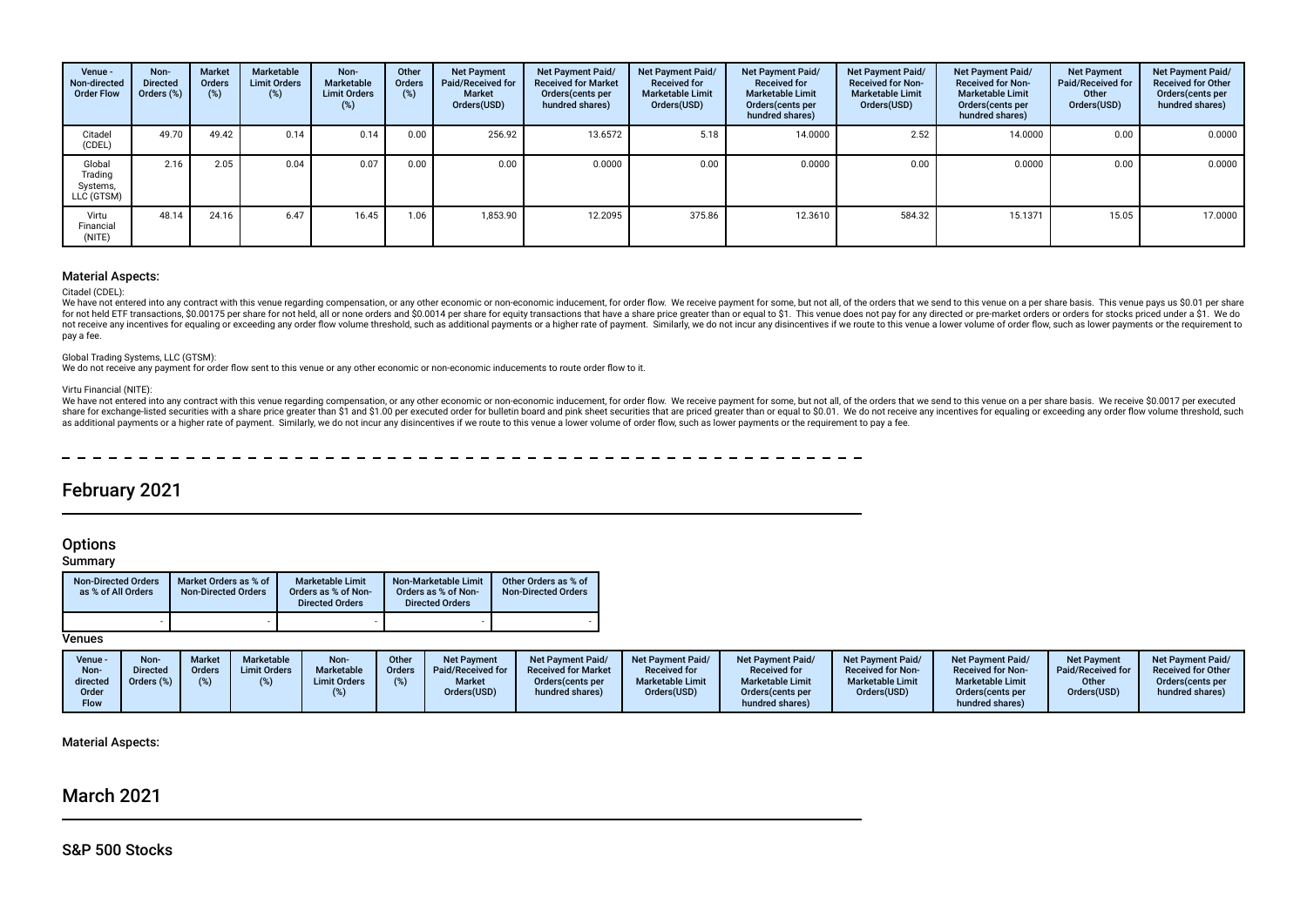### Summary

| <b>Non-Directed Orders</b><br>as % of All Orders | Market Orders as % of<br><b>Non-Directed Orders</b> | <b>Marketable Limit</b><br>Orders as % of Non-<br><b>Directed Orders</b> | Non-Marketable Limit<br>Orders as % of Non-<br><b>Directed Orders</b> | Other Orders as % of<br><b>Non-Directed Orders</b> |
|--------------------------------------------------|-----------------------------------------------------|--------------------------------------------------------------------------|-----------------------------------------------------------------------|----------------------------------------------------|
| 100.00                                           | 76.36                                               | .06                                                                      | 21.21                                                                 | 1.36                                               |

### **Venues**

| Venue -<br>Non-directed<br><b>Order Flow</b> | Non-<br><b>Directed</b><br>Orders (%) | <b>Market</b><br>Orders<br>(%) | Marketable<br><b>Limit Orders</b><br>(%) | Non-<br>Marketable<br><b>Limit Orders</b><br>(%) | Other<br><b>Orders</b><br>(%) | <b>Net Payment</b><br>Paid/Received for<br>Market<br>Orders(USD) | Net Payment Paid/<br><b>Received for Market</b><br>Orders(cents per<br>hundred shares) | <b>Net Payment Paid/</b><br><b>Received for</b><br><b>Marketable Limit</b><br>Orders(USD) | Net Payment Paid/<br><b>Received for</b><br><b>Marketable Limit</b><br>Orders (cents per<br>hundred shares) | Net Payment Paid/<br><b>Received for Non-</b><br><b>Marketable Limit</b><br>Orders(USD) | Net Payment Paid/<br><b>Received for Non-</b><br><b>Marketable Limit</b><br>Orders(cents per<br>hundred shares) | <b>Net Payment</b><br>Paid/Received for<br>Other<br>Orders(USD) | Net Payment Paid/<br><b>Received for Other</b><br>Orders(cents per<br>hundred shares) |
|----------------------------------------------|---------------------------------------|--------------------------------|------------------------------------------|--------------------------------------------------|-------------------------------|------------------------------------------------------------------|----------------------------------------------------------------------------------------|-------------------------------------------------------------------------------------------|-------------------------------------------------------------------------------------------------------------|-----------------------------------------------------------------------------------------|-----------------------------------------------------------------------------------------------------------------|-----------------------------------------------------------------|---------------------------------------------------------------------------------------|
| Citadel<br>(CDRG)                            | 52.73                                 | 52.73                          | 0.00                                     | 0.00                                             | 0.00                          | 20.64                                                            | 14.0000                                                                                | 0.00                                                                                      | 0.0000                                                                                                      | 0.00                                                                                    | 0.0000                                                                                                          | 0.00                                                            | 0.0000                                                                                |
| Global<br>Trading<br>Systems,<br>LLC (GTSM)  | 0.15                                  | 0.15                           | 0.00                                     | 0.00                                             | 0.00                          | 0.00                                                             | 0.0000                                                                                 | 0.00                                                                                      | 0.0000                                                                                                      | 0.00                                                                                    | 0.0000                                                                                                          | 0.00                                                            | 0.0000                                                                                |
| Virtu<br>Financial<br>(NITE)                 | 47.12                                 | 23.48                          | 1.06                                     | 21.21                                            | 1.36                          | 106.41                                                           | 17.0000                                                                                | 0.05                                                                                      | 17.0000                                                                                                     | 11.19                                                                                   | 17.0000                                                                                                         | 2.06                                                            | 17.0000                                                                               |

### Material Aspects:

Citadel (CDRG):

We have not entered into any contract with this venue regarding compensation, or any other economic or non-economic inducement, for order flow. We receive payment for some, but not all, of the orders that we send to this v for not held ETF transactions, \$0,00175 per share for not held, all or none orders and \$0,0014 per share for equity transactions that have a share price greater than or equal to \$1. This yenue does not pay for any directed not receive any incentives for equaling or exceeding any order flow volume threshold, such as additional payments or a higher rate of payment. Similarly, we do not incur any disincentives if we route to this venue a lower pay a fee.

#### Global Trading Systems, LLC (GTSM):

We do not receive any payment for order flow sent to this venue or any other economic or non-economic inducements to route order flow to it.

#### Virtu Financial (NITE):

We have not entered into any contract with this venue regarding compensation, or any other economic or non-economic inducement, for order flow. We receive payment for some, but not all, of the orders that we send to this v share for exchange-listed securities with a share price greater than \$1 and \$1.00 per executed order for bulletin board and pink sheet securities that are priced greater than or equal to \$0.01. We do not receive any incent as additional payments or a higher rate of payment. Similarly, we do not incur any disincentives if we route to this venue a lower volume of order flow, such as lower payments or the requirement to pay a fee.

 $- - - - - -$ 

## March 2021

## Non-S&P 500 Stocks

Summary

| <b>Non-Directed Orders</b><br>as % of All Orders | Market Orders as % of<br><b>Non-Directed Orders</b> | <b>Marketable Limit</b><br>Orders as % of Non-<br><b>Directed Orders</b> | Non-Marketable Limit<br>Orders as % of Non-<br><b>Directed Orders</b> | Other Orders as % of<br><b>Non-Directed Orders</b> |
|--------------------------------------------------|-----------------------------------------------------|--------------------------------------------------------------------------|-----------------------------------------------------------------------|----------------------------------------------------|
| 100.00                                           | 74.42                                               | 5.86                                                                     | 17.48                                                                 | 2.24                                               |

## **Venues**

| Venue -<br>Non-directed<br><b>Order Flow</b> | Non-<br><b>Directed</b><br>Orders (%) | Market<br>Orders | Marketable<br><b>Limit Orders</b><br>(%) | Non-<br><b>Marketable</b><br><b>Limit Orders</b> | Other<br><b>Orders</b><br>(%) | <b>Net Payment</b><br>Paid/Received for<br><b>Market</b><br>Orders(USD) | <b>Net Payment Paid/</b><br><b>Received for Market</b><br>Orders (cents per<br>hundred shares) | <b>Net Payment Paid/</b><br><b>Received for</b><br><b>Marketable Limit</b><br>Orders(USD) | <b>Net Payment Paid/</b><br><b>Received for</b><br><b>Marketable Limit</b><br>Orders(cents per<br>hundred shares) | <b>Net Payment Paid/</b><br><b>Received for Non-</b><br><b>Marketable Limit</b><br>Orders(USD) | <b>Net Payment Paid/</b><br><b>Received for Non-</b><br><b>Marketable Limit</b><br>Orders(cents per<br>hundred shares) | <b>Net Payment</b><br>Paid/Received for<br>Other<br>Orders(USD) | <b>Net Payment Paid/</b><br><b>Received for Other</b><br>Orders (cents per<br>hundred shares) |
|----------------------------------------------|---------------------------------------|------------------|------------------------------------------|--------------------------------------------------|-------------------------------|-------------------------------------------------------------------------|------------------------------------------------------------------------------------------------|-------------------------------------------------------------------------------------------|-------------------------------------------------------------------------------------------------------------------|------------------------------------------------------------------------------------------------|------------------------------------------------------------------------------------------------------------------------|-----------------------------------------------------------------|-----------------------------------------------------------------------------------------------|
| Citadel<br>(CDEL)                            | 49.67                                 | 49.67            | 0.00                                     | 0.00                                             | 0.00                          | 158.94                                                                  | 12.1106                                                                                        | 0.00                                                                                      | 0.0000                                                                                                            | 0.00                                                                                           | 0.0000                                                                                                                 | 0.00                                                            | 0.0000                                                                                        |